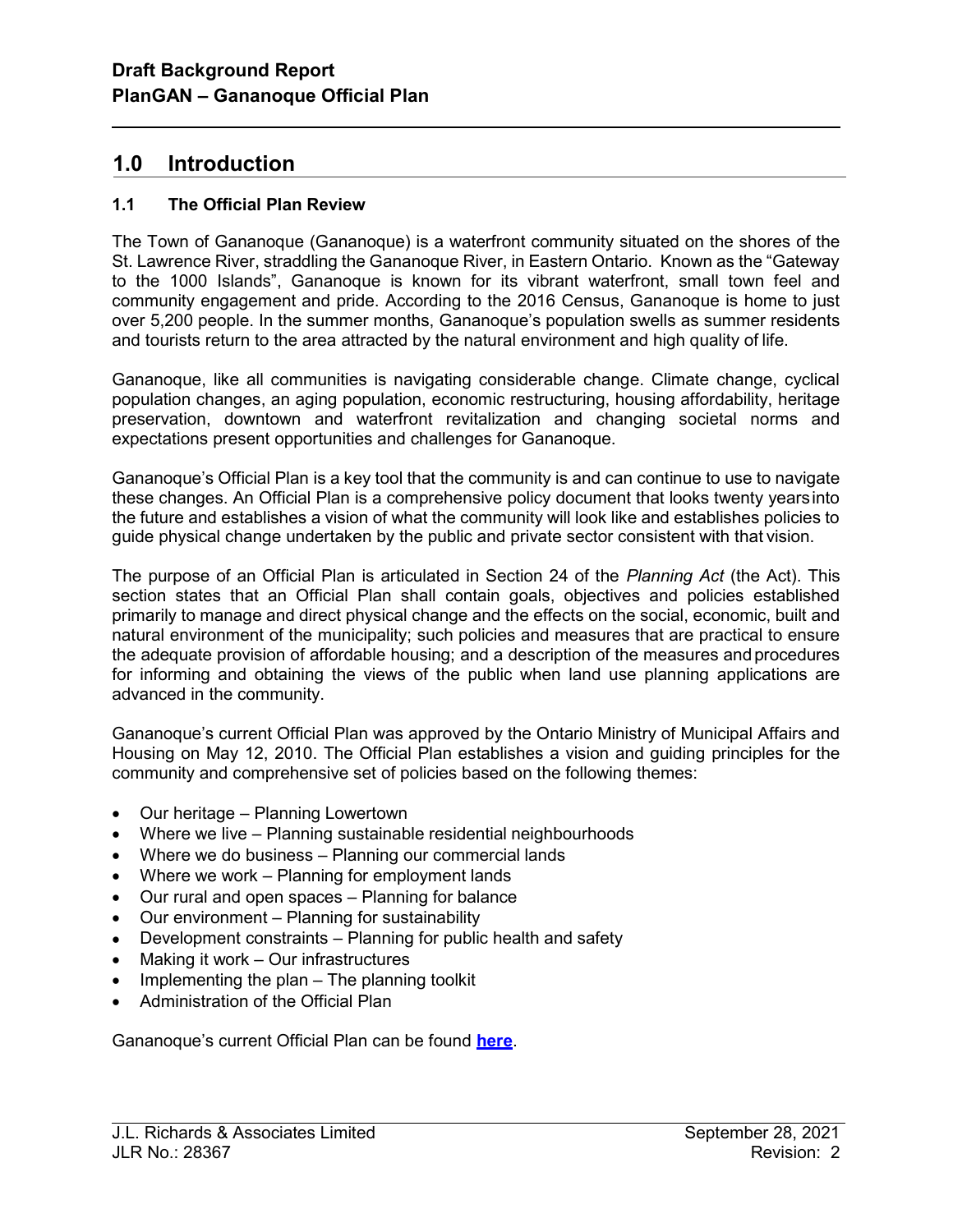l

Given the long term nature of an Official Plan, consistent change in the external environment and continuous improvement to legislation, policy, plans and regulations, it is a standard municipal practice to periodically review an Official Plan to ensure that it reflects the best available information, continues to reflect the vision and goals of the community and balances that vision and goals with matters of provincial interest in local land use planning.

This practice is enshrined in Section 26 of the Act, which requires that municipalities revise its Official Plan ever 10 years (if a new Official Plan) and every 5 years thereafter (until replaced by a new Official Plan) to ensure that is conforms with provincial plans or does not conflict with them as the case may be; has regard to matters of provincial interest under Section 2; and is consistent with the Provincial Policy Statement that is issued under Section 3 of the Act.

Gananoque has initiated a review of its Official Plan, pursuant to Section 26 of the Act, with the goal of creating a new Official Plan for the community (Official Plan Review). Since the Official Plan came into effect, considerable change has occurred. At the provincial level, this includes changes to the Planning Act and Provincial Policy Statement 2020 (PPS). At the local level, new source water protections have been implemented and other studies (e.g. Development Charge Study, Recreation Master Plan) have been completed, providing new insights.

In accordance with the legislation described above, the Official Plan Review will ensure that the Official Plan continues to have appropriate regard to matters of provincial interest articulated in the Act, continues to be consistent with the Provincial Policy Statement and continues to reflect local goals and priorities. The scope of this review includes the following policy themes:

- 1. Employment, population and housing projections
- 2. Land supply
- 3. Growth management
- 4. Employment areas
- 5. Housing
- 6. Parks and Recreation<br>7. Mobility
- Mobility
- 8. Infrastructure and public service facilities
- 9. Climate change
- 10. Natural heritage
- 11. Source water protection
- 12. Mineral resources
- 13. Cultural heritage and archaeology
- 14. Natural hazards
- 15. Human made hazards
- 16. Administering the plan

The Official Plan Review also provides an opportunity for Gananoque to build relationships with indigenous communities. Gananoque is part of the Crawford Purchase of 1783 and the traditional territory of the Haudenosaunee and Huron-Wendat peoples.

J.L. Richards & Associates Limited September 28, 2021 JLR No.: 28367 Revision: 2